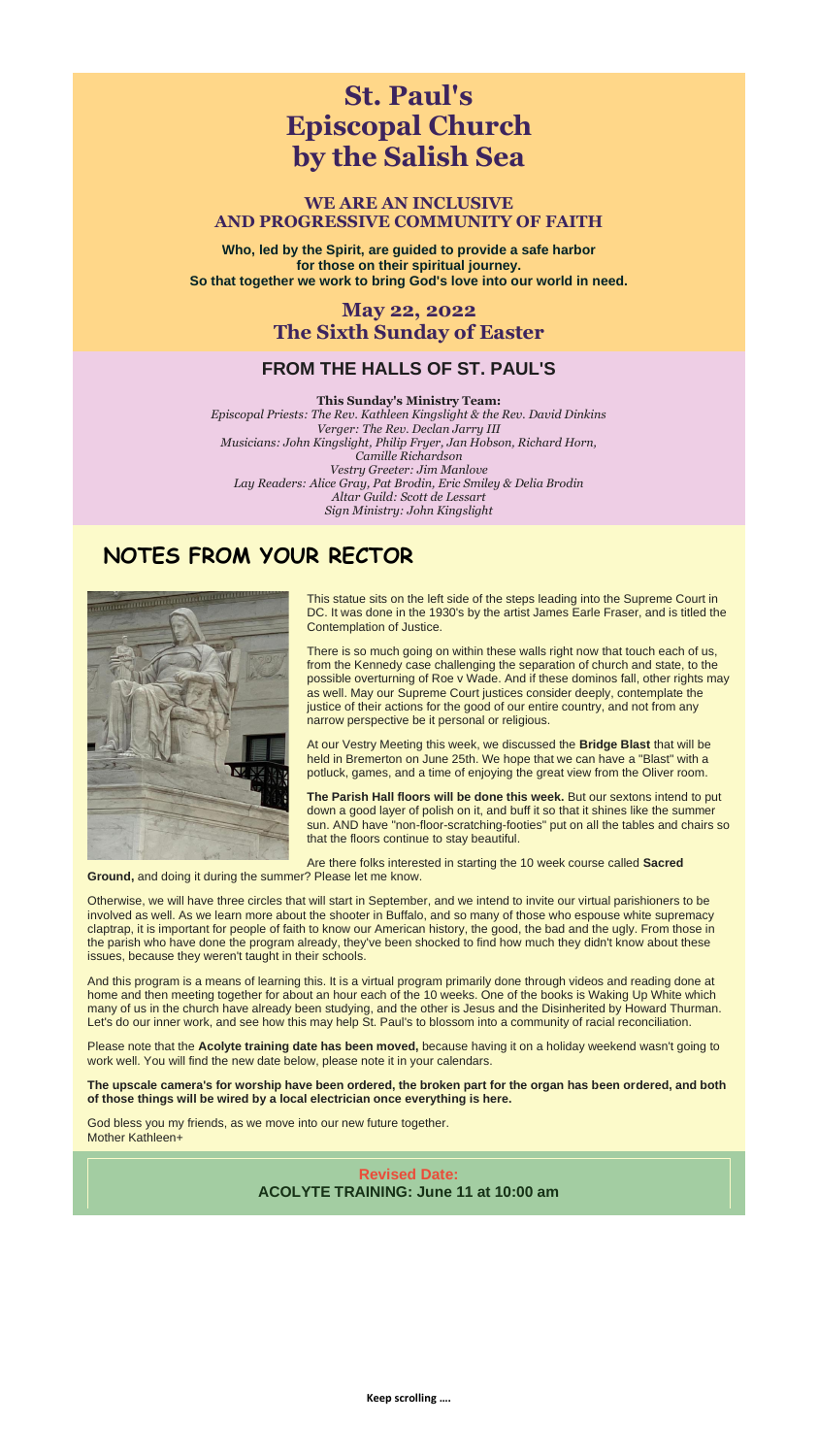**Keep scrolling ….**

Have you felt a calling to do something special in the Lord's service since we have left the Covid Catacombs and returned to our lovely Nave? Perhaps you would like to serve at the altar as an acolyte and assist our priests as they lead us in the Eucharist?

As an acolyte for 47 years, I can testify what a blessing it is to serve at the Lord's altar. Anyone can be an acolyte from second graders big enough to carry a candle (remember an acolyte is as light bearer) to an septuagenarian who can carry the Processional Cross. Being an acolyte is spiritually uplifting, and you get to dress in cool outfits, ring bells, and fetch and carry neat stuff for our priests.



There will be an "Introduction to Acolyting" class in the Nave on Saturday, May 28th at 10:00 AM. It will be informative and fun. This will also count as training for our new Licensed Eucharistic Ministers.

This is a "Save the Date" notice. More information will be forthcoming.

VERGER DECLAN JARRY III

# **COFFEE HOUR**



**I'm hearing from everyone how much they LOVE having coffee hour again!**

So here is our new plan for our coffee drinking, and time to socialize on Sunday's after church:

**1st Sunday - Pancake Breakfast in PH 2nd - Coffee hour in the Oliver room 3rd - Denny's or Family Pancake**

**4th - Coffee hour in the Oliver Room**

and if there's a **5th Sunday** it will be coffee hour. We hope that this will allow our volunteers to be spaced in such a way as to not be overwhelmed, AND a chance for us to rebuild those relationships challenged by the last couple of years. Also, on those restaurant Sundays, perhaps we can get into the habit of taking newcomers to breakfast on our dollar!

**We look forward to others who will step forward to becoming involved.**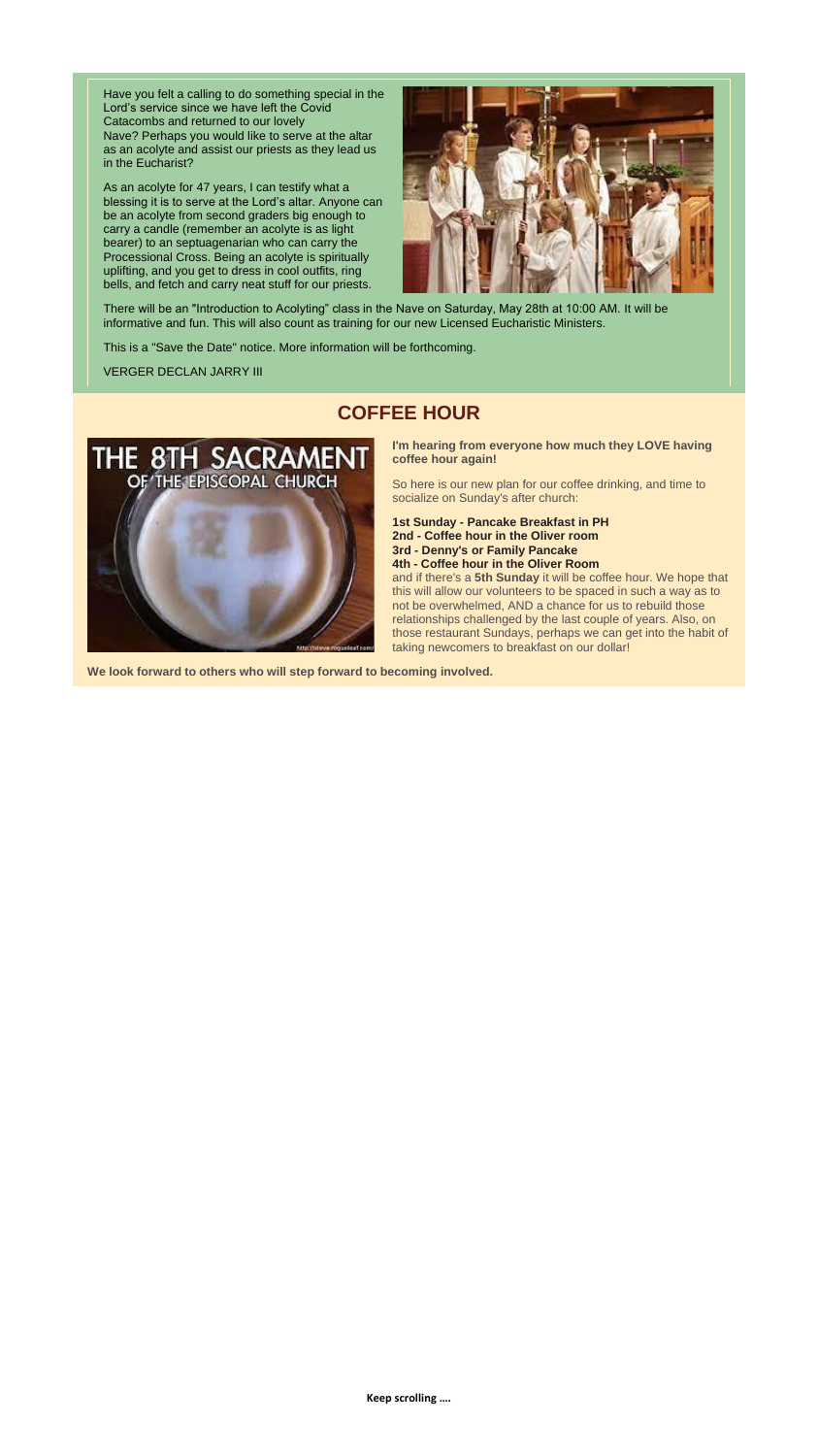Dedicated to enhancing knowledge and understanding---Enl!ghten **Cycling the World** Friday, May 20th 6:00pm Doors Open 6:30pm Program St. Paul's Episcopal Church 700 Callahan Drive, Bremerton **Families Welcome Donations Support Enl!ghten** 

Janice, Kelsey and Tyler McFarland along the Middle Mosel in Traben-Trarbach, Germany

The McFarlands, Gary, Janice, Kelsey and Tyler, will present an entertaining account of their World Bicycle Tour and how that experience has influenced other adventures on bikes and afoot. Experience what life was like while traveling around the world for one year on bicycles with two teenagers.

Travel is fatal to prejudice, bigotry, and narrow-mindedness, and many of our people need it sorely on these accounts. Broad, wholesome, charitable views of men and things cannot be acquired by vegetating in one little corner of the earth all one's lifetime. - Mark Twain

**Register and learn more at: EnlightenKitsap.org in a**Library

Partners With

Engl!ghten: Kitsap Community Forum is a Licensed nonprofit corportation (not a 501c) no religious or political affiliation

**The Book Group Of St. Paul's meets every Monday evening at 6:30 pm via Zoom.**

The St. Paul's Book Group has selected **Waking Up White: And Finding Myself in the Story of Race** by Debbie Irving for our new book to read starting Monday, December 13.

This book is part of the Episcopal Church Sacred Ground curriculum and is being read by our Vestry. It is a book for us to discuss "White Privilege." A book written from the author's personal journey as a privileged white person in the U.S. learning about the racial divide.

The book group feels that by reading the book aloud each week, we will be able to focus on the journey of racial reconciliation, take time to discuss the chapter questions, and learn from each other. Come and join us; books can be purchased, checked out at the library, or you can just listen. **When was the last time you listened to a whole book being read by friends?**

Peace to You, Call if you have questions or just join in. Katherine Adams 360-377-9942

Join Zoom Meeting

[https://us02web.zoom.us/j/85253008185?pwd=U0dVUjYrTHBtSnFIUlZaa2Z2UURDZz09](https://r20.rs6.net/tn.jsp?f=001smPzftrDGqcFRwaa3NJ8_3k9u2w3tubMRFVwYnM3vX0lTt90D1hyGDMbKUJMpPminrIIA9TX5u7W22w1_dPhhygQmFSsqAK4glJp14TsdLziTjWnuJHYmGVkVakuUKObIA0m_Af7K2qX6aaHH_oSx2NFVVt1oB8shVNdqI0lvm4P0Q5oQz__DDy-7nbvWjhdmmMVCs1H48XeSOo4J-1-tXOc2m24IfNU&c=Sz6pXFn8J9b-FcadEvElUioJ7YKByX6LkgUX8vIvaynQKKWnWSo_5g==&ch=O0Liy_TZjI0pcEB5f8NNIQC8AwgqnJfQ7KROS-Cl7LqLsJCoXvwMsQ==)

Meeting ID: 852 5300 8185 Passcode: journey One tap mobile +12532158782,,85253008185#,,,,\*2765104# US (Tacoma) +16699006833,,85253008185#,,,,\*2765104# US (San Jose)

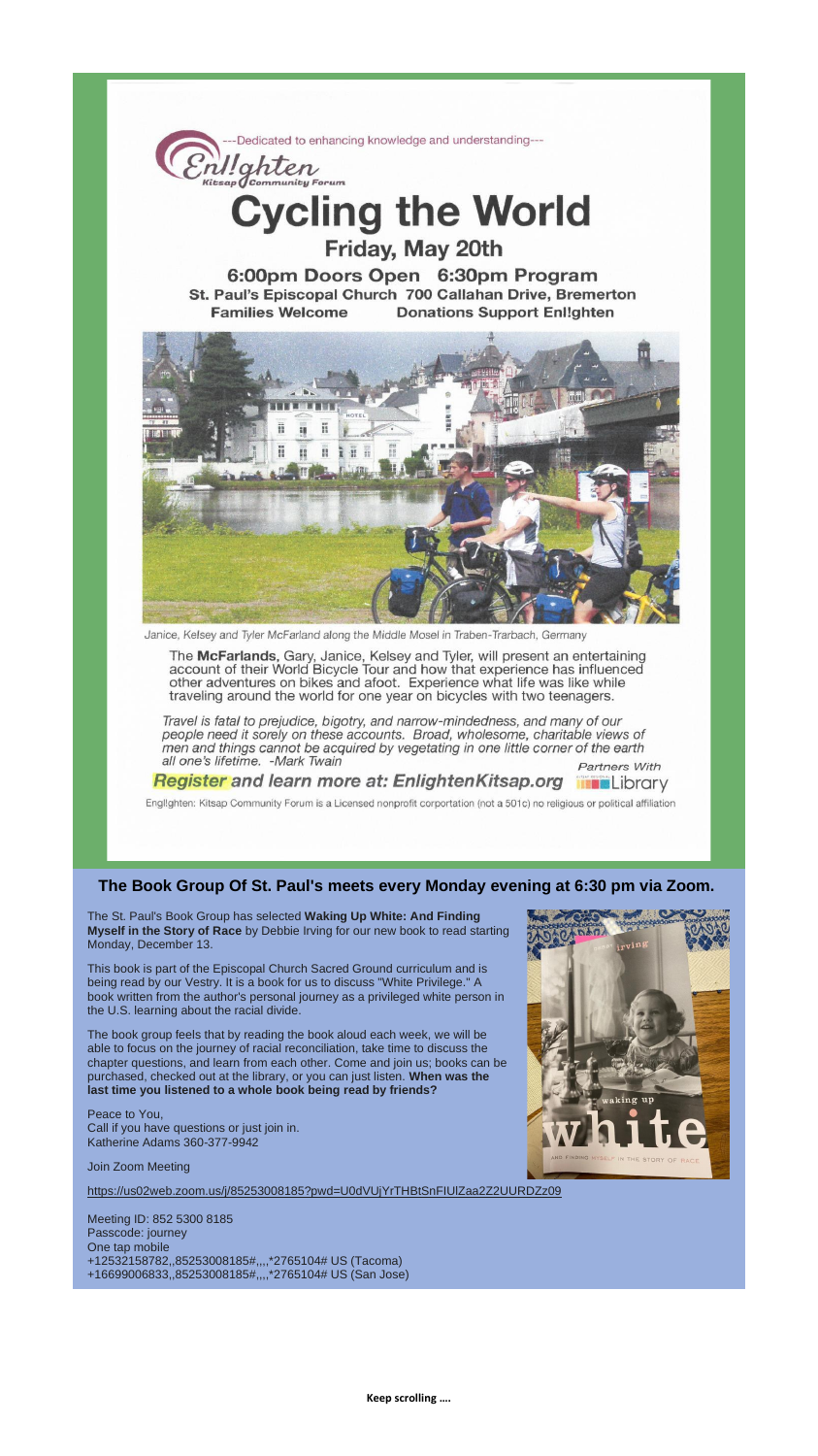**Keep scrolling ….**

# **St. Paul's Bible Study**

will meet on Wednesday, May 25 at 9:30 am in the Oliver Room. We will discuss the readings for the following Sunday.

The readings are: Acts 16:16-34 Psalm 97 Revelation 22:12-14, 16-17, 20-21 John 17:20-26

All are welcome! Contact Sue Ahrens at 360.471.2139 with any questions.



See you on Wednesday!

# Bremerton Backpack<br>Brigade

Serving the first needs of the child, so that they may learn



Attached you'll find the May newsletter. There's alot going on as we wind down (only 6 weeks left until the box pack-out for the end of the school year). Speaking of those boxes, we will be sending them out June 8-9. Please save one (or both) days to help us get those big boxes of food out to our kids to tide them over during summer break.

**We'd really, really love it if we had a bunch of folks walking in the Armed Forces Day parade.** Ideally, we need at least 20 people (that's how many carts and wagons we have. But if you have your own wagon, bring that too!) At this time, we have 5 commitments, so let us know soon if you're interested. Bring a friend and do a relay if you think the whole route might be too much for you.

Don't forget there's a THURSDAY pack and delivery the fourth week in May (May 26). That change has been a little problematic in the past, so if you find you're free that day, give us a call (360.471.9588) and let us know if you're available to come help get the food backpacks out.

Thank you everyone,

Myra



### **St. Paul's Serves at SALLY'S**

## **We need volunteers!**

St. Paul's is now supporting the Salvation Army (*aka* SALLY) by preparing dinner on **the second Saturday of every month from 2:30-5:30 pm**. It's a safe environment, and you can park in the lot behind the Salvation Army for free. Temperatures are checked at the door, everyone wears masks, and gloves are provided in the kitchen. We prepare 50-80 dinners and put our delicious cuisine on trays that we distribute to the hungry folks through a window in the kitchen. It is fun, safe, and secure.

Please let me know if you are available to work on: **Saturday, June 11.**

#### **Hebrews 6:10**

"God is not unjust; he will not forget your work and the love you have shown him as you have helped his people and continue to help them."

Thank you to all those who have previously volunteered.

Blessings,

Jackie King [Jackie\\_king@comcast.net](mailto:Jackie_king@comcast.net) (206) 849-2803